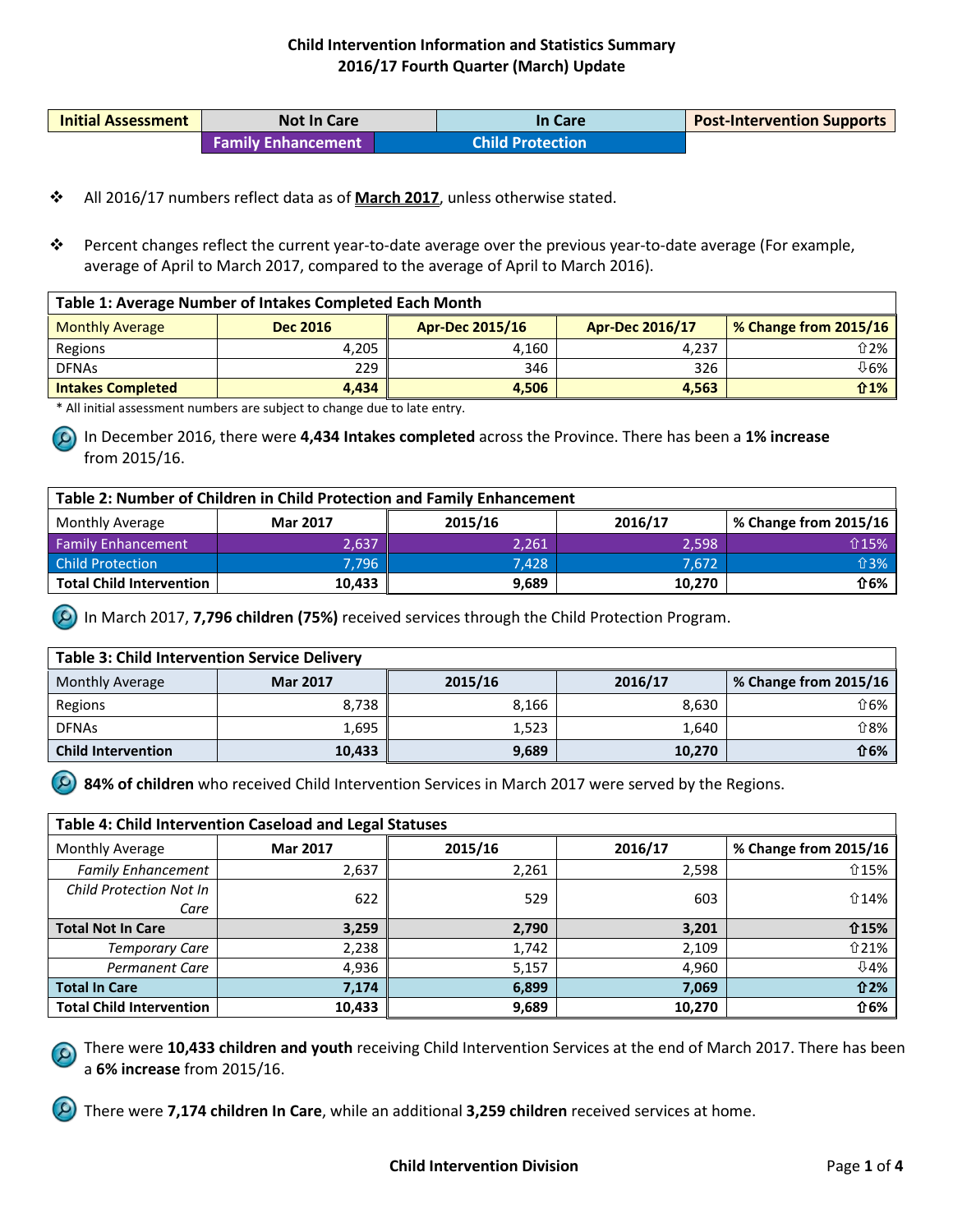| <b>Table 5: Child Intervention Caseload by Race</b> |                 |         |         |                       |
|-----------------------------------------------------|-----------------|---------|---------|-----------------------|
| <b>Monthly Average</b>                              | <b>Mar 2017</b> | 2015/16 | 2016/17 | % Change from 2015/16 |
| Indigenous                                          | 6,229           | 5,783   | 6,078   | <b>介5%</b>            |
| Non-Indigenous                                      | 4.204           | 3.906   | 4.192   | ↑7%                   |
| <b>CI Total</b>                                     | 10,433          | 9,689   | 10,270  | <b>介6%</b>            |
| % of children in CI who                             | 60%             | 60%     | 59%     | $0.1\%$               |
| are Indigenous                                      |                 |         |         |                       |

In March 2017, **60% of children and youth** receiving Child Intervention services were Indigenous.

| Table 6: Indigenous Children In Care |                 |         |         |                              |  |
|--------------------------------------|-----------------|---------|---------|------------------------------|--|
| <b>Monthly Average</b>               | <b>Mar 2017</b> | 2015/16 | 2016/17 | <b>% Change from 2015/16</b> |  |
| Indigenous                           | 4.934           | 4,753   | 4,862   | ↑2%                          |  |
| Non-Indigenous                       | 2,240           | 2,146   | 2,207   | ↑3%                          |  |
| <b>In Care Total</b>                 | 7,174           | 6,899   | 7,069   | <b>介2%</b>                   |  |
| % of children In Care who            | 69%             | 69%     | 69%     | no change                    |  |
| are Indigenous                       |                 |         |         |                              |  |

In March 2017, **69% of children and youth** receiving services In Care were Indigenous. There has been a **2% increase**  in the number of Indigenous children In Care from 2015/16.

According to the National Household Survey (2011), Indigenous children make up approximately **10%** of the child population (ages 0-19) in Alberta. In March 2017, they accounted for **69%** of the children In Care.

| <b>Table 7: Placement Distribution for Children In Care</b> |                 |         |         |                       |  |
|-------------------------------------------------------------|-----------------|---------|---------|-----------------------|--|
| <b>Monthly Average</b>                                      | <b>Mar 2017</b> | 2015/16 | 2016/17 | % Change from 2015/16 |  |
| Parental Care                                               | 150             | 171     | 162     | $0.5\%$               |  |
| Kinship Care*                                               | 2,104           | 1,717   | 1,960   | ⇧14%                  |  |
| <b>Foster Care</b>                                          | 3,558           | 3,614   | 3,565   | $0.1\%$               |  |
| Permanency Placements <sup>T</sup>                          | 274             | 300     | 288     | <b>↓4%</b>            |  |
| Independent Living <sup>†</sup>                             | 181             | 171     | 186     | <b>介9%</b>            |  |
| Group Care                                                  | 503             | 487     | 498     | <b>介2%</b>            |  |
| <b>Treatment Care</b>                                       | 198             | 218     | 196     | $0.10\%$              |  |
| Other Placement Types <sup>*</sup>                          | 206             | 221     | 214     | $0.3\%$               |  |
| <b>All Placement Types</b>                                  |                 |         |         | <b>介2%</b>            |  |
| (In Care)                                                   | 7,174           | 6,899   | 7,069   |                       |  |

\*Kinship Care includes children placed with relatives or community members.

<sup>†</sup>Permanency Placements refer to the child's placement in their permanent home prior to the Adoption or Private Guardianship Order being granted. ‡ Independent Living includes Supported Independent Living.

\*Other Placement Types include those in a placement related to their Health Needs, in Secure Services, in a Y.C.J.A Facility, in a PSECA Facility, or those who are not currently placed.

In March 2017, the most common placement types for children In Care were Foster and Kinship Care:

- **50% of children in care were placed in Foster Care; and**
- **29% of children in care were placed in Kinship Care.**

There has been a **9% increase** in the number of children placed in Independent Living from 2015/16.

There has been a **10% safe reduction** in the number of children placed in Treatment Care from 2015/16.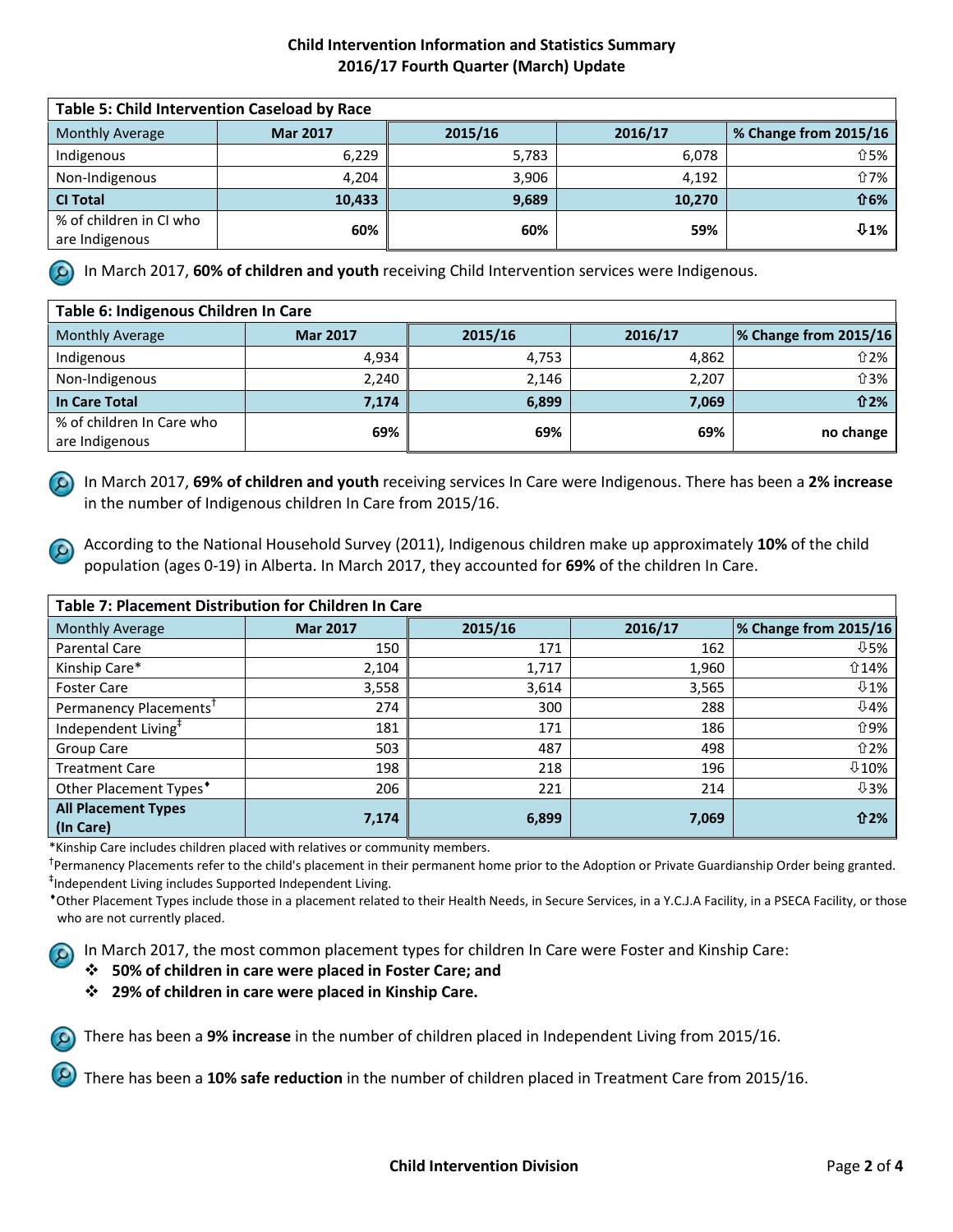| Table 8: Supports for Permanency (SFP) Program |                 |         |         |                       |
|------------------------------------------------|-----------------|---------|---------|-----------------------|
| <b>Monthly Average</b>                         | <b>Mar 2017</b> | 2015/16 | 2016/17 | % Change from 2015/16 |
| Regions                                        | 4.364           | 4.253   | 4.345   | ⇧2%                   |
| <b>DFNAs</b>                                   | 357             | 309     | 352     | ↑14%                  |
| <b>Province</b>                                | 4,721           | 4.562   | 4,697   | <b>介3%</b>            |

At the end of March 2017, there were **4,721 families** accessing the SFP Program. There has been a **3% increase** from 2015/16.

| Table 9: Supports to Young Adults (SFA Agreements) |                 |         |         |                       |
|----------------------------------------------------|-----------------|---------|---------|-----------------------|
| <b>Monthly Average</b>                             | <b>Mar 2017</b> | 2015/16 | 2016/17 | % Change from 2015/16 |
| Regions                                            | 1.679           | 1,319   | 1.579   | ↑20%                  |
| <b>DFNAs</b>                                       | 196             | 110     | 170     | <b>介55%</b>           |
| <b>Province</b>                                    | 1,875           | 1,429   | 1,749   | <b>介22%</b>           |

At the end of March 2017, there were **1,875 young adults** who had an active SFA Agreement. There has been a **22% increase** from 2015/16.

| <b>Table 10: Advancing Futures Bursary</b>         |         |         |         |                       |  |
|----------------------------------------------------|---------|---------|---------|-----------------------|--|
|                                                    | 2014/15 | 2015/16 | 2016/17 | % Change from 2015/16 |  |
| Number of Approved Students                        | 553     | 575     | 625     | <b>介9%</b>            |  |
| Percentage of youth who<br>completed their studies | 82%     | 84%     | 86%     | 介2%                   |  |

In 2016/17, **625 students** were enrolled in the following program types:

- Upgrading **(18%)**
- Certificate/Trade **(25%)**
- Diploma **(29%)**
- Degree **(28%)**



Since the inception of the program in January 2004, over **2,193 students** have accessed the program and over **1,000 students** have graduated with a certificate, trade, diploma or degree.

| <b>Table 11: Permanency Outcomes</b> |            |               |               |  |  |
|--------------------------------------|------------|---------------|---------------|--|--|
|                                      | 2014/15    | 2015/16       | 2016/17       |  |  |
|                                      | (Official) | (Preliminary) | (Preliminary) |  |  |
| <b>Family Preservations</b>          | 3,119      | 3,048         | 3,581         |  |  |
| <b>Family Reunifications</b>         | 1,523      | 1,292         | 1,073         |  |  |
| <b>Private Guardianships</b>         | 220        | 230           | 177           |  |  |
| Adoptions                            | 244        | 290           | 223           |  |  |
| <b>All Permanency Outcomes</b>       | 5,106      | 4,860         | 5,054         |  |  |

Preliminary data shows that in 2016/17, there were **3,581 Family Preservations** and **1,073 Family Reunifications.**  Also, there were **177 Private Guardianships** and **223 Adoptions** granted during the same period of time.